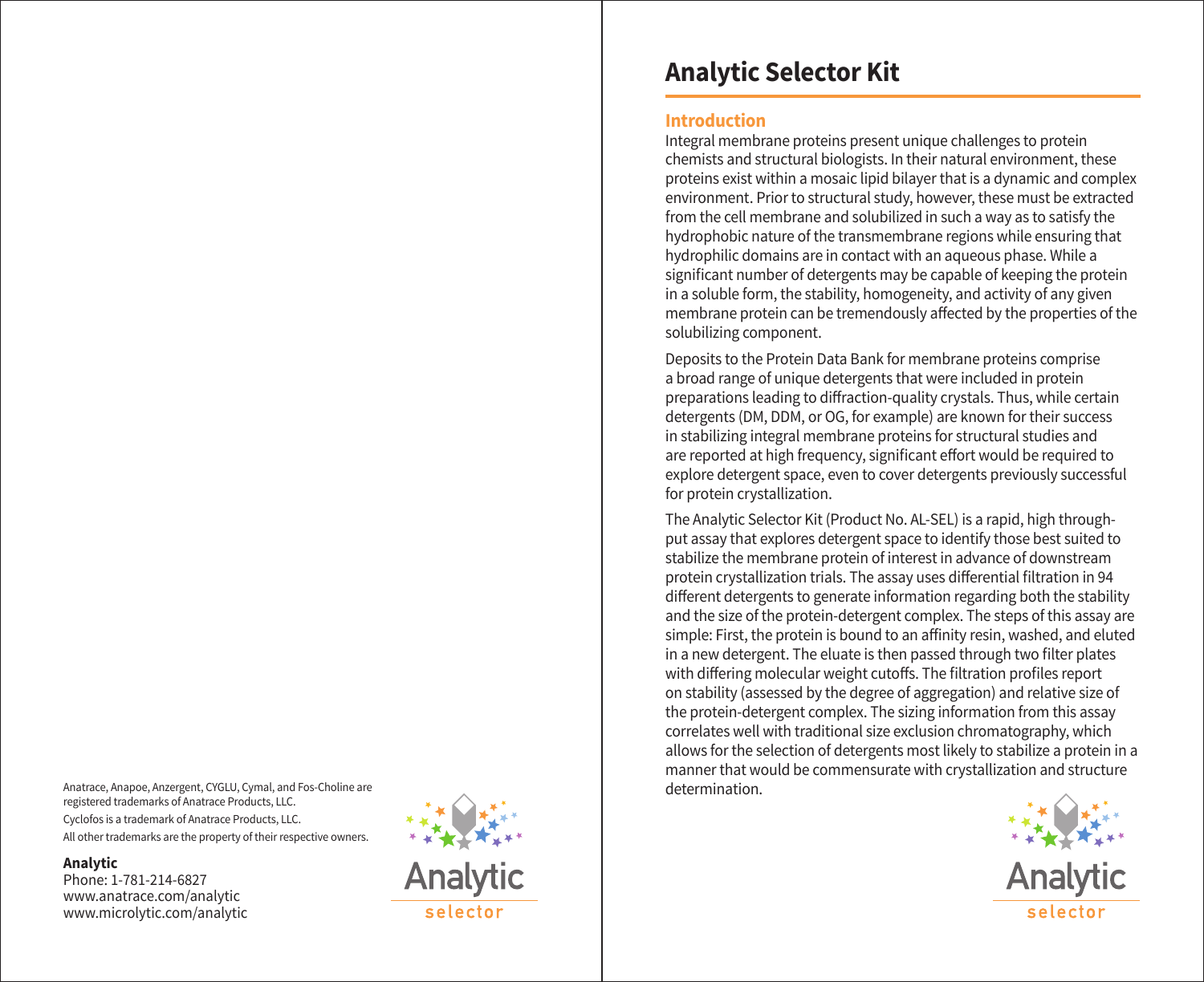Results from the Selector Kit can be obtained in approximately two hours **Overview** using only a few hundred micrograms of protein. This kit is especially useful for membrane proteins which have undergone extensive crystallization trials with limited success. As the detergent used to solubilize the protein has a great effect on the propensity of a membrane protein to crystallize, exploring new detergents is an effective way to move membrane protein targets through the crystallization pipeline. The detergent panel used in the Selector Kit facilitates the testing of novel detergents for membrane proteins and offers particular benefit to those that are unstable in the small, commonly used, traditional set of detergents.

#### **References**

1. Vergis, J. M., et al. (2010) Anal. Biochem. **407(1)**, 1-11. 2. Vergis, J. M., et al. (2011) Prot. Expr. Purif. **78(2)**, 139-142.

### **Materials Needed**

#### **Kit Contents:**

- One detergent screening plate containing 150 µl of 94 detergents at 2X working concentration, one blank and one position for the detergent currently stabilizing the protein sample
- One 0.22 µm filter plate with receptacle plate for detergent exchange
- One receptacle plate into which the proteins and newly exchanged detergents will be eluted
- One 100 MWCO filter plate with matched receptacle plate
- One 300 MWCO filter plate with matched receptacle plate

#### **All filter plate-receptacle plate pairs provided in this kit are compatible with centrifugation. No adaptors or vacuum manifolds are required.**

#### **Materials Not Supplied:**

In addition to the contents of this kit, you will need:

- Affinity resin
- 2X wash buffer
- 2X elution buffer
- Currently used detergents and buffers
- 96-well microplate
- Multi-channel pipette and basins
- Centrifuge with microplate adapters
- Appropriate method for detection and quantification of protein

## **Prerequisites**

The input sample for this assay should preferably be a pure, detergentsolubilized protein with the affinity tag still attached.

If using an antibody-based detection method for your protein, the sample does not need to be fully purified, but it must not be proteolysed, as there will be no distinction between the proteolysed and non-proteolysed protein.



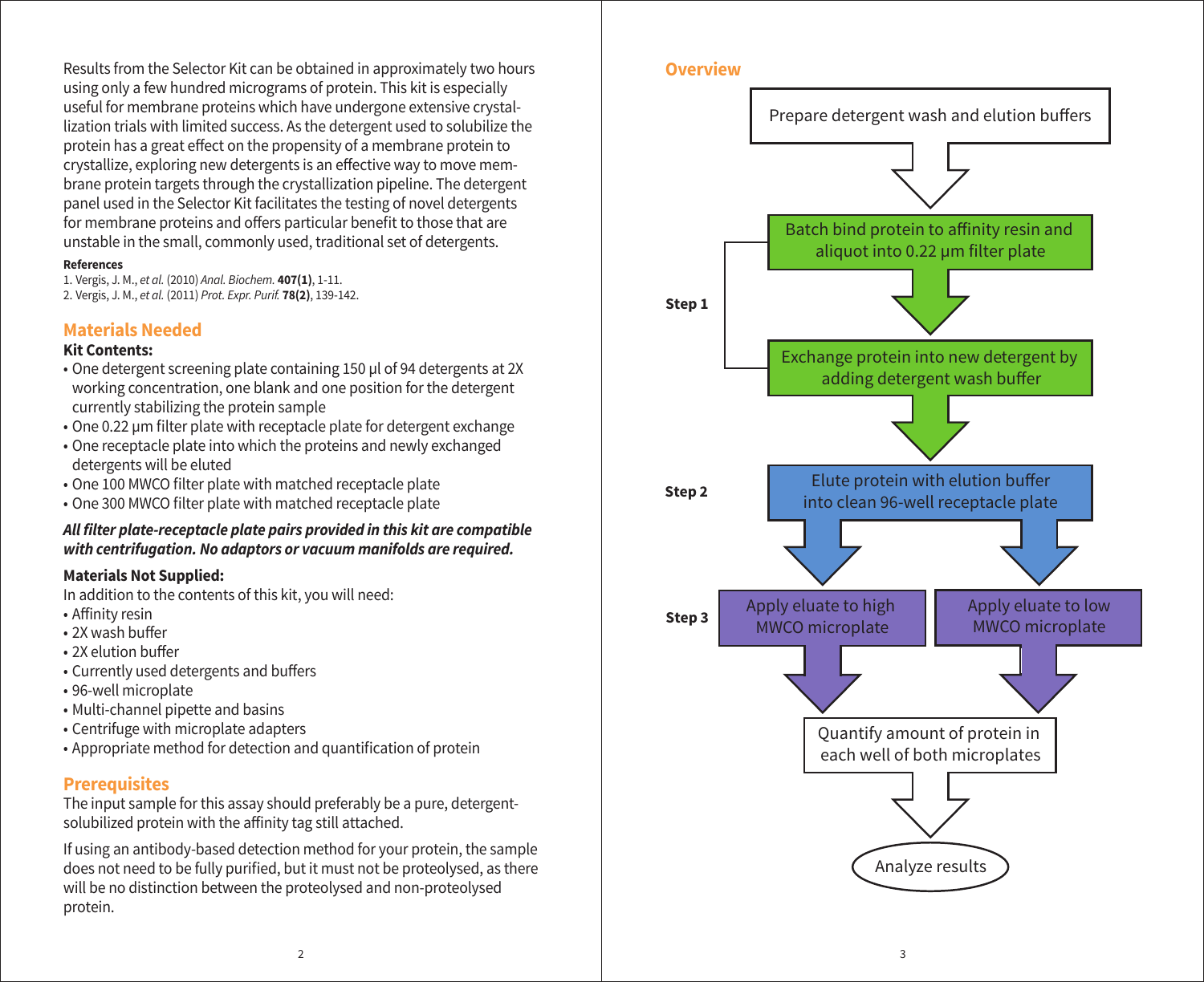# **Detergent Preparation and CMC**

| <b>Row</b>     | <b>Column</b>  | <b>Number</b>  | <b>Detergent</b>                            | <b>Abbreviation</b>        | <b>Anatrace Prod. No.</b> | CMC (mM) | [Stock Plate] (mM) | <b>Working Conc. (mM)</b> |
|----------------|----------------|----------------|---------------------------------------------|----------------------------|---------------------------|----------|--------------------|---------------------------|
| A              | $\mathbf{1}$   | $1\,$          | Water                                       |                            |                           |          |                    |                           |
| A              | $\overline{2}$ | $\overline{2}$ | Blank (for solubilizing detergent)          |                            |                           |          |                    |                           |
| A              | $\mathbf{3}$   | $\mathsf 3$    | Anzergent <sup>®</sup> 3-10                 | $Z3-10$                    | AZ310                     | 39       | 156                | 78                        |
| Α              | $\overline{4}$ | $\overline{4}$ | Anzergent 3-12                              | $Z3-12$                    | AZ312                     | 2.8      | 16.8               | 8.4                       |
| A              | 5              | 5              | Anzergent 3-14                              | $Z3-14$                    | AZ314                     | 0.2      | 20                 | 10                        |
| Α              | 6              | 6              | n-Decyl-N,N-Dimethylglycine                 | <b>DMG</b>                 | D352                      | 19       | 76                 | 38                        |
| Α              | $\bf 7$        | $\bf 7$        | n-Dodecyl-N,N-Dimethylglycine               | <b>DOMG</b>                | D350                      | 1.5      | 9                  | 4.5                       |
| A              | 8              | 8              | n-Decyl-N,N-Dimethylamine-N-Oxide           | <b>DDAO</b>                | D365                      | 10.5     | 42                 | 21                        |
| A              | 9              | 9              | n-Undecyl-n,n,-Dimethylamine-Oxide          | <b>UDAO</b>                | U360                      | 3.2      | 19.2               | 9.6                       |
| Α              | 10             | 10             | n-Dodecyl-N,N-Dimethylamine-N-Oxide         | LDAO                       | D360                      | $\,1$    | 6                  | $\mathbf{3}$              |
| A              | 11             | 11             | Cyclofos™-3                                 | $CF-3$                     | C510                      | 43       | 172                | 86                        |
| $\overline{A}$ | 12             | 12             | Cyclofos-4                                  | $CF-4$                     | C512                      | 14       | 56                 | 28                        |
| $\mathsf B$    | $1\,$          | 13             | Cyclofos-5                                  | $CF-5$                     | C514                      | 4.5      | 27                 | 13.5                      |
| B              | $\overline{2}$ | 14             | Cyclofos-6                                  | $CF-6$                     | C516                      | 2.68     | 16.08              | 8.04                      |
| B              | $\overline{3}$ | 15             | Cyclofos-7                                  | $CF-7$                     | C518                      | 0.62     | 12.4               | 6.2                       |
| $\sf B$        | $\overline{4}$ | 16             | Fos-Choline®-12                             | $FC-12$                    | F308                      | 1.5      | 9                  | 4.5                       |
| B              | 5              | 17             | Fos-Choline-13                              | $FC-13$                    | F310                      | 0.75     | 15                 | 7.5                       |
| B              | 6              | 18             | Fos-Choline-14                              | $FC-14$                    | F312                      | 0.12     | 12                 | $\,6\,$                   |
| B              | $\overline{7}$ | 19             | Fos-Choline-15                              | $FC-15$                    | F314                      | 0.07     | 14                 | $\overline{7}$            |
| B              | 8              | 20             | Fos-Choline-16                              | $FC-16$                    | F316                      | 0.013    | 2.6                | 1.3                       |
| B              | 9              | 21             | Fos-Choline-ISO-9                           | $FC-I9$                    | <b>FCI09</b>              | 32       | 128                | 64                        |
| B              | 10             | 22             | Fos-Choline-ISO-11                          | $FC-I11$                   | <b>FCI11</b>              | 26.6     | 106.4              | 53.2                      |
| B              | 11             | 23             | Fos-Choline-UNSAT-11-10                     | FC-U10-11                  | FCU110                    | 6.2      | 31                 | 15.5                      |
| B              | 12             | 24             | 1,2-Diheptanoyl-sn-Glycero-3-Phosphocholine | <b>DHPC</b>                | D607                      | 1.4      | 8.4                | 4.2                       |
| $\mathsf C$    | $1\,$          | 25             | LysoPC-12                                   | $LPC-12$                   | L212                      | 0.7      | 14                 | $\overline{7}$            |
| $\mathsf C$    | $\overline{2}$ | 26             | LysoPC-14                                   | $LPC-14$                   | L214                      | 0.036    | 7.2                | 3.6                       |
| $\mathsf C$    | 3              | 27             | <b>CHAPS</b>                                | CHAPS                      | C316                      | 8        | 40                 | 20                        |
| $\mathsf C$    | $\overline{4}$ | 28             | CHAPSO                                      | CHAPSO                     | C317                      | 8        | 40                 | 20                        |
| $\mathsf{C}$   | 5              | 29             | Ph-Tripglu                                  | Ph-Tripglu                 | T380                      | 3.6      | 21.6               | 10.8                      |
| $\mathsf C$    | 6              | 30             | Cy-Tripglu                                  | Cy-Tripglu                 | T385                      | 1.8      | 10.8               | 5.4                       |
| $\mathsf C$    | $\overline{7}$ | 31             | LAPAO                                       | LAPAO                      | L360S                     | 1.6      | 9.6                | 4.8                       |
| $\mathsf{C}$   | 8              | 32             | Tripao                                      | <b>TRIPAO</b>              | T370                      | 4.5      | 27                 | 13.5                      |
| $\mathsf{C}$   | 9              | 33             | Anapoe®-20 (Tween 20)                       | $T-20$                     | APT020                    | 0.059    | 11.8               | 5.9                       |
| $\mathsf C$    | 10             | 34             | Anapoe-35 (Brij 35)                         | Brij-35                    | APB035                    | 0.091    | 18.2               | 9.1                       |
| $\mathsf C$    | 11             | 35             | Anapoe-X-100                                | TX-100                     | APX100                    | 0.23     | 23                 | 11.5                      |
| $\mathsf C$    | 12             | 36             | Anapoe-X-114                                | $TX-114$                   | APX114                    | 0.2      | 20                 | 10                        |
| D              | $1\,$          | 37             | Anapoe-X-305                                | TX-305                     | APX305                    | 0.65     | 13                 | 6.5                       |
| D              | $\overline{2}$ | 38             | Anapoe-X-405                                | TX-405                     | APX405                    | 0.81     | 16.2               | 8.1                       |
| D              | $\mathbf{3}$   | 39             | [Octylphenoxy]Polyethoxyethanol             | NID-P40                    | APND40                    | 0.3      | 30                 | 15                        |
| D              | $\overline{4}$ | 40             | Lauryl Maltose Neopentyl Glycol             | LMNG                       | NG310                     | 0.01     | 2                  | $1\,$                     |
| D              | 5              | 41             | Octyl Glucose Neopentyl Glycol              | OGNG                       | NG311                     | 1.02     | 6.12               | 3.06                      |
| D              | 6              | 42             | Decyl Maltose Neopentyl Glycol              | <b>DMNG</b>                | <b>NG322</b>              | 0.036    | 7.2                | 3.6                       |
| D              | $\overline{7}$ | 43             | CYMAL®-5 Neopentyl Glycol                   | CYMAL-5-NG                 | <b>NG325</b>              | 0.058    | 11.6               | 5.8                       |
| D              | 8              | 44             | CYMAL-6 Neopentyl Glycol                    | CYMAL-6 NG                 | <b>NG326</b>              | 0.02     | $\overline{4}$     | $\overline{2}$            |
| D              | $\overline{9}$ | 45             | GDN101 - GDN                                | GDN                        | GDN101                    | 0.018    | 3.6                | 1.8                       |
| D              | 10             | 46             | Triethylene Glycol Monohexyl Ether          | $C_6E_3$                   | T330                      | 23       | 92                 | 46                        |
| D              | 11             | 47             | Tetraethylene Glycol Monohexyl Ether        | $\mathsf{C}_6\mathsf{E}_4$ | T340                      | 30       | 120                | 60                        |
| D              | 12             | 48             | Pentaethylene Glycol Monohexyl Ether        | $C_6E_5$                   | P360                      | 37       | 148                | 74                        |

Continued on next page.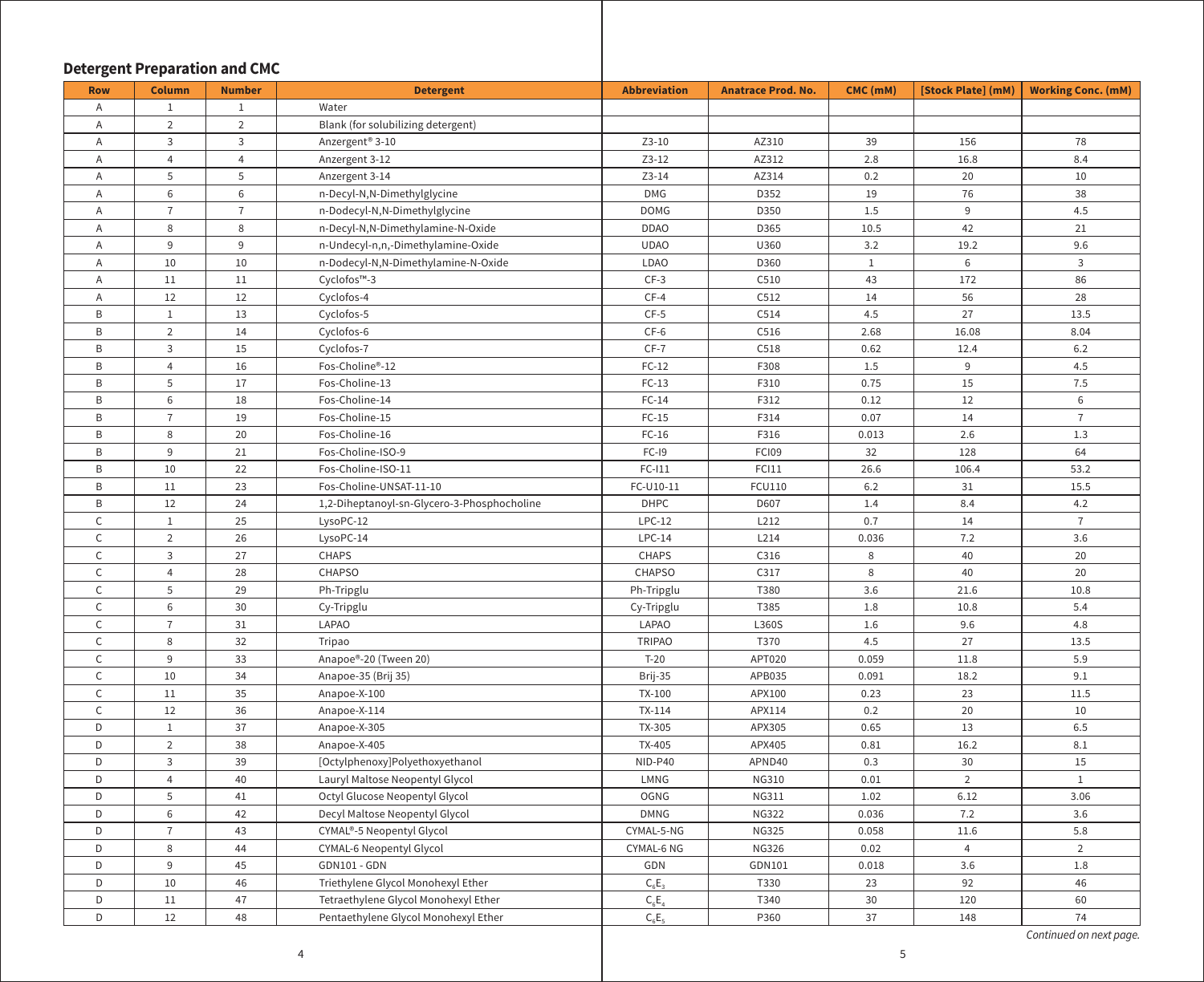| <b>Row</b>   | Column         | <b>Number</b> | <b>Detergent</b>                       | <b>Abbreviation</b>           | <b>Anatrace Prod. No.</b> | CMC (mM)       | [Stock Plate] (mM) | <b>Working Conc. (mM)</b> |
|--------------|----------------|---------------|----------------------------------------|-------------------------------|---------------------------|----------------|--------------------|---------------------------|
| E            | $\mathbf{1}$   | 49            | Pentaethylene Glycol Monoheptyl Ether  | $C_7E_5$                      | P370                      | 21             | 84                 | 42                        |
| E            | $\overline{2}$ | 50            | Tetraethylene Glycol Monooctyl Ether   | $C_8E_4$                      | T350                      | 8              | 40                 | 20                        |
| E            | $\overline{3}$ | 51            | Pentaethylene Glycol Monooctyl Ether   | C <sub>e</sub> E <sub>e</sub> | P350                      | 7.1            | 35.5               | 17.75                     |
| E            | $\overline{4}$ | 52            | Hexaethylene Glycol Monooctyl Ether    | $C_{8}E_{6}$                  | H350                      | 10             | 50                 | 25                        |
| E            | 5              | 53            | Pentaethylene Glycol Monodecyl Ether   | $C_{10}E_{5}$                 | P340                      | 0.81           | 16.2               | 8.1                       |
| Ε            | 6              | 54            | Hexaethylene Glycol Monodecyl Ether    | $C_{10}E_6$                   | H360                      | 0.9            | 18                 | 9                         |
| Ε            | $\overline{7}$ | 55            | Polyoxyethylene(9)decyl Ether          | $C_{10}E_{9}$                 | APO109                    | 1.3            | 7.8                | 3.9                       |
| Ε            | 8              | 56            | Heptaethylene Glycol Monododecyl Ether | $C_{12}E_7$                   | H370                      | 0.069          | 13.8               | 6.9                       |
| Ε            | $\,9$          | 57            | Octaethylene Glycol Monododecyl Ether  | $C_{12}E_8$                   | 0330                      | 0.09           | 18                 | 9                         |
| $\mathsf E$  | 10             | 58            | Polyoxyethylene(9)dodecyl Ether        | $C_{12}E_{9}$                 | APO129                    | 0.05           | 10                 | $\overline{5}$            |
| E            | 11             | 59            | Polyoxyethylene(10)dodecyl Ether       | $C_{12}E_{10}$                | AP1210                    | 0.1            | 20                 | 10                        |
| E            | 12             | 60            | Polyoxyethylene(8)tridecyl Ether       | $C_{12}E_8$                   | AP0138                    | 0.1            | 20                 | 10                        |
| $\mathsf F$  | $\mathbf{1}$   | 61            | <b>Big CHAP</b>                        | CHAP                          | <b>B300</b>               | 2.9            | 17.4               | 8.7                       |
| $\mathsf F$  | $\overline{2}$ | 62            | Big CHAP, Deoxy                        | CHAP-D                        | B310                      | 1.4            | 8.4                | 4.2                       |
| F            | 3              | 63            | n-Heptyl-β-D-Thioglucopyranoside       | <b>HTG</b>                    | H301                      | 29             | 116                | 58                        |
| F            | 4              | 64            | n-Octyl-β-D-Thioglucopyranoside        | <b>OTG</b>                    | 0314                      | 9              | 25                 | 12.5                      |
| $\mathsf F$  | 5              | 65            | n-Octyl-β-D-Glucopyranoside            | OG                            | 0311                      | 18             | 72                 | 36                        |
| F            | 6              | 66            | n-Nonyl-β-D-Glucopyranoside            | <b>NG</b>                     | N324                      | 6.5            | 32.5               | 16.25                     |
| $\mathsf F$  | $\overline{7}$ | 67            | CYGLU®-3                               | CYGLU-3                       | C323G                     | 28             | 112                | 56                        |
| F            | 8              | 68            | HECAMEG                                | Anameg-7                      | A340                      | 19.5           | 78                 | 39                        |
| F            | $\overline{9}$ | 69            | Hega-9                                 | HEGA-9                        | H109                      | 39             | 156                | 78                        |
| F            | 10             | 70            | Hega-10                                | HEGA-10                       | H110                      | $\overline{7}$ | 35                 | 17.5                      |
| F            | 11             | 71            | Mega-9                                 | M <sub>9</sub>                | M325                      | 25             | 100                | 50                        |
| F            | 12             | 72            | Mega-10                                | M10                           | M320                      | 6              | 12                 | 6                         |
| G            | $\mathbf{1}$   | 73            | 2-Hydroxyethyloctylsulfoxide           | OHES                          | Bachem - P1105            | 24.3           | 96.8               | 48.4                      |
| G            | $\overline{2}$ | 74            | CYMAL-3                                | CYMAL-3                       | C323                      | 30             | 120                | 60                        |
| G            | $\mathsf 3$    | 75            | CYMAL-4                                | CYMAL-4                       | C324                      | 7.6            | 38                 | 19                        |
| G            | $\overline{4}$ | 76            | CYMAL-5                                | CYMAL-5                       | C325                      | 2.4            | 14.4               | 7.2                       |
| G            | $\sqrt{5}$     | 77            | CYMAL-6                                | CYMAL-6                       | C326                      | 0.56           | 11.2               | 5.6                       |
| G            | 6              | 78            | CYMAL-7                                | CYMAL-7                       | C327                      | 0.19           | 19                 | 9.5                       |
| G            | $\overline{7}$ | 79            | 2,6-Dimethyl-4-Heptyl-β-D-Maltoside    | <b>DMHM</b>                   | DH325                     | 27.5           | 110                | 55                        |
| G            | 8              | 80            | 2-Propyl-1-Pentyl-β-D-Maltopyranoside  | PPM                           | P310                      | 42.5           | 170                | 85                        |
| G            | 9              | 81            | n-Octyl-β-D-Maltopyranoside            | OM                            | 0310                      | 19.5           | 78                 | 39                        |
| G            | 10             | 82            | n-Nonyl-β-D-Maltopyranoside            | <b>NM</b>                     | N330                      | 6              | 30                 | 15                        |
| G            | 11             | 83            | n-Decyl-α-D-Maltopyranoside            | $D\alpha M$                   | D322HA                    | 1.6            | 9.6                | 4.8                       |
| G            | 12             | 84            | n-Decyl-β-D-Maltopyranoside            | <b>DM</b>                     | D322                      | 1.8            | 10.8               | 5.4                       |
| H            | $\mathbf{1}$   | 85            | n-Undecyl-α-D-Maltopyranoside          | $UD\alpha M$                  | <b>U300HA</b>             | 0.58           | 11.6               | 5.8                       |
| $\mathsf{H}$ | $\overline{2}$ | 86            | n-Undecyl-β-D-Maltopyranoside          | <b>UDM</b>                    | U300                      | 0.59           | 11.8               | 5.9                       |
| H            | $\overline{3}$ | 87            | ω-Undecylenyl-β-D-Maltopyranoside      | ωUDM                          | U310                      | 1.2            | 7.2                | 3.6                       |
| H            | $\overline{4}$ | 88            | n-Dodecyl-α-D-Maltopyranoside          | $DD\alpha M$                  | D310HA                    | 0.15           | 15                 | 7.5                       |
| H            | 5              | 89            | n-Dodecyl-β-D-Maltopyranoside          | <b>DDM</b>                    | D310                      | 0.17           | 17                 | 8.5                       |
| H            | 6              | 90            | n-Tridecyl-β-D-Maltopyranoside         | <b>TDM</b>                    | T323                      | 0.03           | $\overline{3}$     | 1.5                       |
| H            | $\overline{7}$ | 91            | n-Octyl-β-D-Thiomaltopyranoside        | <b>OTM</b>                    | 0320                      | 8.5            | 42.5               | 21.25                     |
| H            | 8              | 92            | n-Nonyl-β-D-Thiomaltopyranoside        | <b>NTM</b>                    | N350                      | 3.2            | 19.2               | 9.6                       |
| $\mathsf H$  | 9              | 93            | n-Decyl-β-D-Thiomaltopyranoside        | <b>DTM</b>                    | D335                      | 0.9            | 18                 | 9                         |
| $\mathsf H$  | 10             | 94            | n-Undecyl-β-D-Thiomaltopyranoside      | <b>UDTM</b>                   | U342                      | 0.21           | 21                 | 10.5                      |
| Н            | 11             | 95            | n-Dodecyl-β-D-Thiomaltopyranoside      | <b>DDTM</b>                   | D342                      | 0.05           | 10                 | 5                         |
| Н            | 12             | 96            | Sucrose 12                             | $S-12$                        | S350                      | 0.3            | 30                 | 15                        |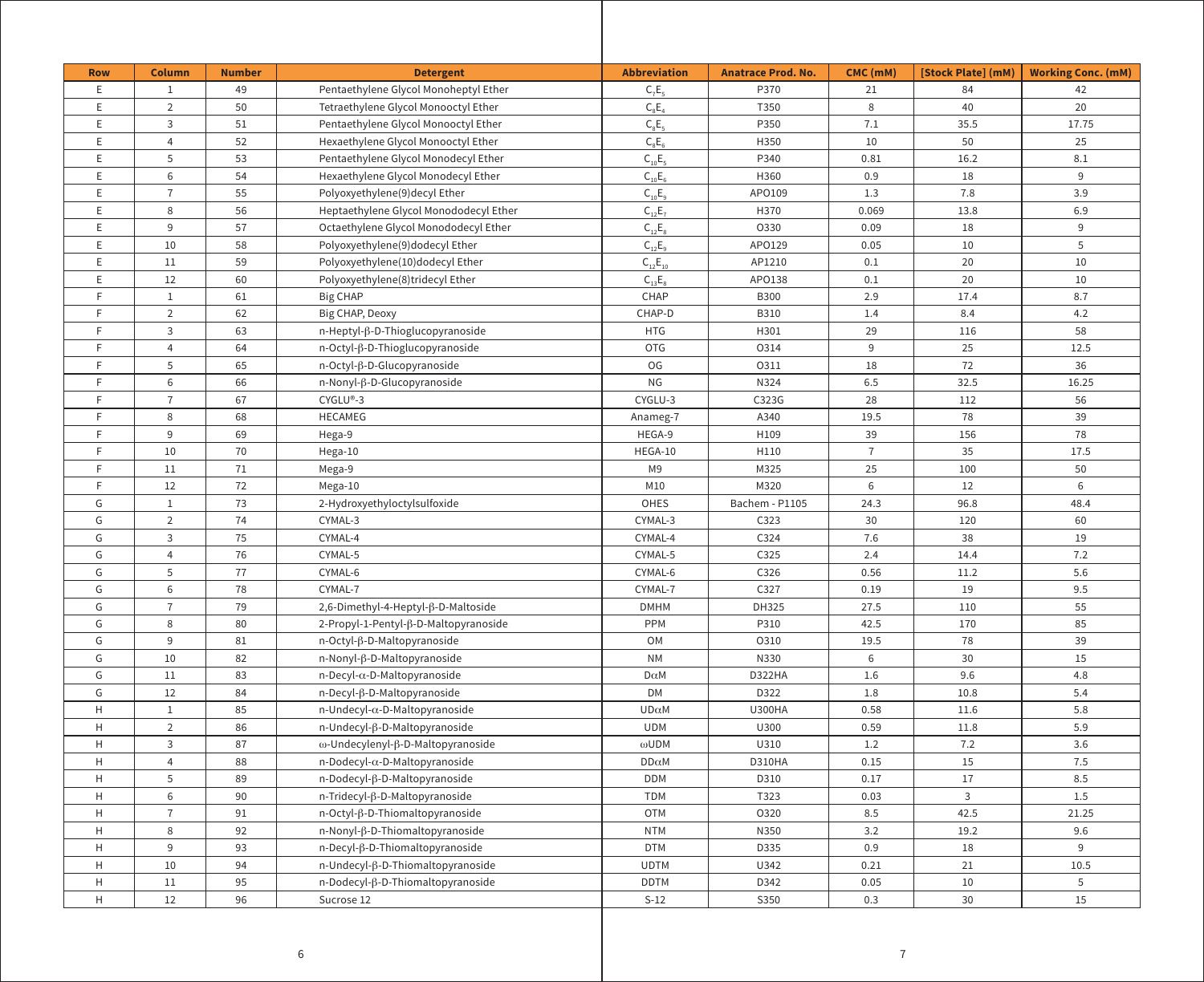## **Protocol**

## **Protein Preparation:**

- 1. Perform batch binding of your protein sample to the affinity resin of choice. A total of 10 µl of affinity resin is needed in each well of the 0.22 µm filter microplate. The Talon resin protocol below has been provided as a reference.
	- a. Add 2.4 ml of 50% Talon slurry to a 15 ml tube, and equilibrate resin with the current detergent buffer.
	- b. Add a total of 500 µg of protein sample to the tube and bring the total volume up to 6 ml using the current detergent buffer. This yields a 20% slurry.
	- c. Batch bind your sample to the affinity resin overnight at 4°C.

## **Detergent Plate Preparation:**

- 2. The detergent stock plate has been prepared under argon. We strongly recommend that the detergents be stored at or below 4°C prior to use.
- 3. Thaw detergent stock plate
	- a. You may need to resuspend detergents by gentle heating. b. Centrifuge plate prior to removing seal.
- 4. Remove seal from detergent stock plate and label plate "wash plate".
- 5. Add 150 µl of the current stabilizing detergent, at 2X concentration, to well A2.

Example: If the protein is currently stabilized in a buffer containing 1% DDM, add 150 µl 2% DDM to well A2.

- 6. Dispense 40 µl of 2X elution buffer into a 96-well microplate (not included). Label this plate "elution plate".
- 7. Add 40 µl of 2X detergent stock to the elution plate, mixing the solutions by pipetting up and down several times.
- 8. Add 110 µl of 2X wash buffer to the remaining 110 µl of 2X detergent stock plate (labeled wash plate in step 4), mixing the solutions by pipetting up and down several times.
- 9. Upon completion of the above steps, the "wash plate" should contain 220 µl of 1X detergent solutions, and the "elution plate" should contain 80 µl of 1X detergent solutions.

## **Step 1: Detergent Exchange**

10. Using a multi-channel pipette, dispense 50 µl of the protein-bound affinity resin slurry (20%) into each well of the 0.2 µm filter plate. This plate is prepackaged with a snap-fit receptacle plate that can be used directly for centrifugation.

Recommended: Cut the ends of the pipette tips to create a wider bore to easily pipette resin.

11. Wash resin and remove unbound protein by adding 150 µl of the current detergent buffer to each well of the 0.22 µm filter plate, and centrifuging at 2000 x g for 2 minutes. Discard flow-through. Repeat this step 5 times.

12. Add 30 µl of the prepared detergent wash buffer from the "wash plate" (step 8) to each well of the 0.22 µm filter plate. Centrifuge at 2000 x g for 2 minutes and discard flow-through. Repeat this step 6 times. On the final addition of the wash buffer, use the remaining amount of buffer.

## **Step 2: Protein Elution**

- 13. Replace the used receptacle plate with a new elution receptacle.
- 14. Add 70 µl of the prepared detergent elution buffer from the "elution plate" (steps 6 and 7) to each well of the 0.22 µm filter plate and spin the plate at 2000 x g for 2 minutes. Save the flow-through.

# **Step 3: Differential Filtration**

- 15. The Selector Kit includes 100K MWCO and 300K MCWO filter plates that have each been preassembled with a receptacle plate in which to collect the filtrate. The eluate from step 14 will be applied in equal volumes to these plates.
- 16. Add 30 µl of the elution to both MWCO filter plates.
- 17. Spin both plates at 2000 x g for 4 minutes and save the flow-through. If the elution volumes of the 100K MWCO plate seem low, spin again for another 2 minutes.

The eluate in both receptacle plates is now ready for protein detection. If a stopping point is needed, the receptacle plates can be sealed and stored at 4°C. The precise duration of storage will be protein-specific.

# **Protein Detection:**

To determine stability and size information about the protein of interest, the relative amount of protein in each well of both elution microplates needs to be quantified. This can be accomplished by multiple methods, which have been briefly outlined below. Due to the sensitivity of antibody-based detection methods, we recommend the use of dot blot or ELISA methods for the Selector Kit assay. Additionally, the presence of fluorescent tags or co-factors can also be detected (e.g. GFP). These methods lessen the protein requirement and also enable detection from non-purified or partially purified samples. Other spectroscopic methods are provided as alternatives; however, there are some detergents in the panel that are not compatible with these methods, as outlined below.

## Dot Blot

This assay takes advantage of the affinity tag used for purification to perform a Western blot or an antibody specific for protein of interest. In order to perform this assay, one must have the appropriate primary and secondary antibodies for their protein, as well as a dot-blot apparatus, and a method to quantify intensities of each spot. We recommend that the user applies 10 μl of each filtrate to the wells of the dot blot apparatus, ensuring that the deposited solution is well mixed, evenly spread